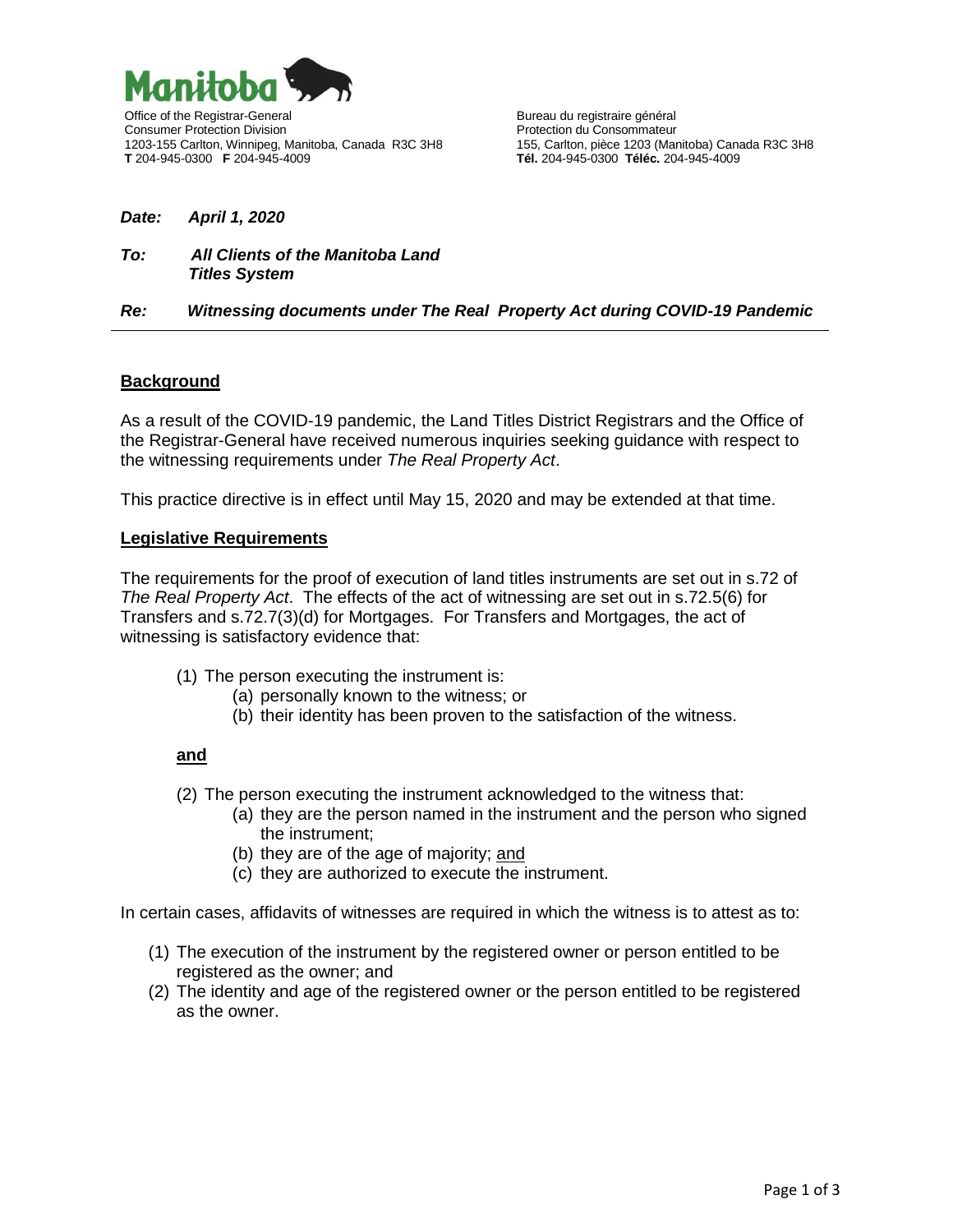# **Best Practice**

The efficient operation of the Land Titles system and the integrity of the Land Titles registry are dependent on witnesses complying with the law. In all cases it is incumbent on the witness to properly satisfy themselves that the requirements of the Act have been met, in addition to any other professional or legal obligations. In order to ensure the authenticity of registrations under *The Real Property Act*, best witnessing practice continues to be for the executing party to execute the instrument in the physical presence of the witness. At this time, this manner of execution can be achieved while still respecting social distancing requirements set by Manitoba's Chief Public Health Officer provided that appropriate safeguards are put in place.

## **Temporary Accommodation**

In the event that the physical presence of a witness is not possible due to COVID-19 related public health requirements, as a temporary measure and pursuant to s.72.1(c) of *The Real Property Act*, District Registrars will accept instruments witnessed via video link provided that a letter signed by the witness meeting the following requirements accompanies all such instruments.

In the letter, the witness must identify:

- 1. How the executing party was provided with the instrument to be executed (e.g. regular mail, fax, email, etc.).
- 2. Why in person witnessing could not occur and video witnessing was required (e.g. Due to self-isolation, quarantine, to comply with social distancing orders).

### and **certify** that:

- 1. The witness is satisfied as to the identity of the executing party either because:
	- a. The executing party is personally known to them; or
	- b. The identity of the executing party was proven to their satisfaction, together with details as to manner in which this satisfaction was achieved.
- 2. The signature was witnessed in a single session during which the witness observed the person signing the instrument and was able, at all times, to see and hear the person signing the instrument.
- 3. For all instruments generating separate signature pages (eTransfer, eMortgage, eDischarge):
	- a. prior to execution, the witness saw both the control image and 32 digit control number generated by the form and that these matched the control image and control number of the version of the form sent to the executing party; and
	- b. subsequent to execution, the witness saw both the control image and 32 digit control number of the executed signature page and that these matched the control image and control number of the form sent to the executing party.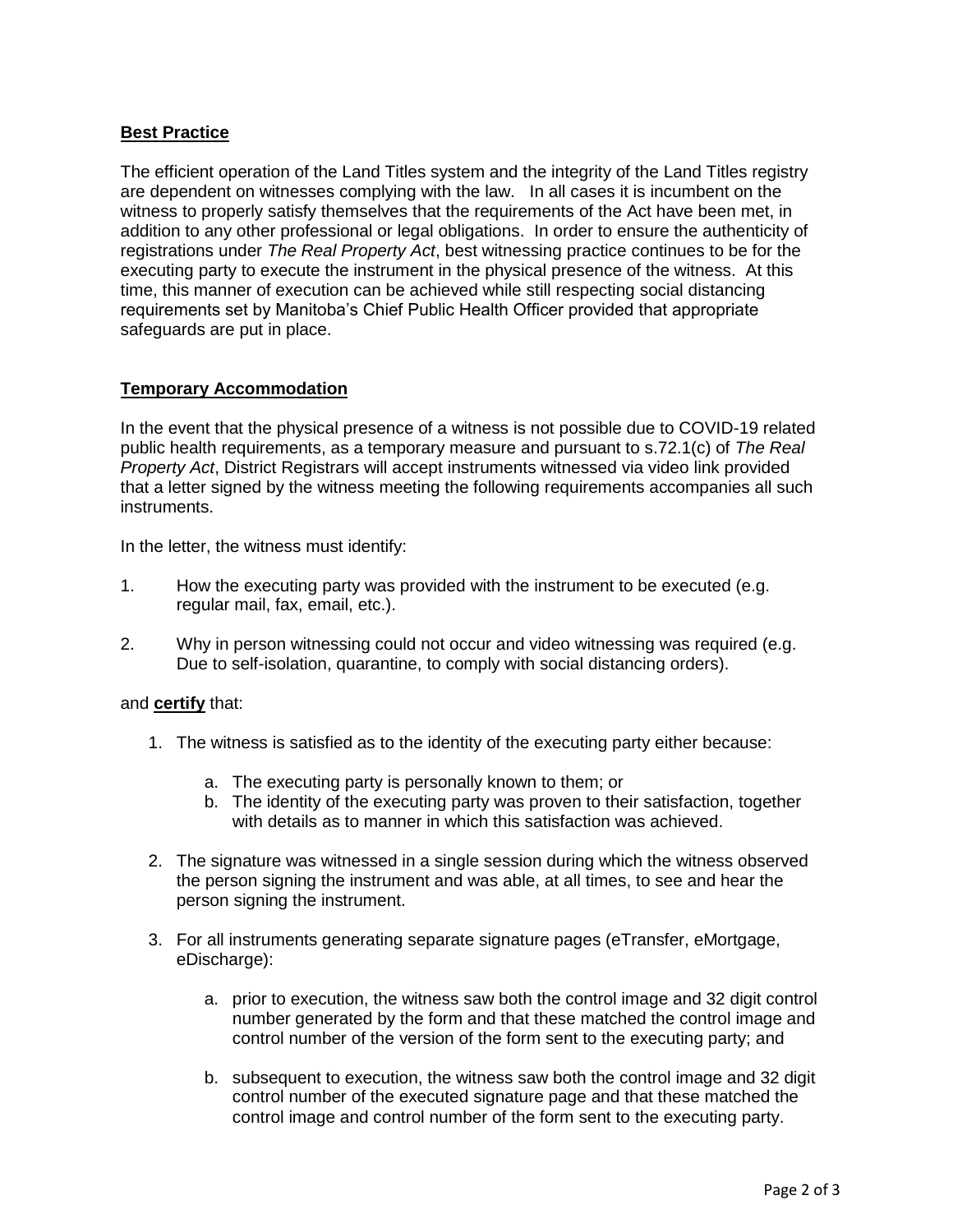- 4. For instruments which do not generate signature pages, but do require witnessing (e.g. Transfers utilizing Form 5P (Transfer Under Power of Sale, Transfer of Mortgage, Transfer of Leasehold Title, Transfer of Encumbrance), Postponements, Amending Agreements, Memorandums of Lease, Agreements to Renew, Amend or Extend Lease, Surrenders of Lease, Assignments of Caveats, Transfer of a Security Interest, Assignment of Builders' Lien):
	- a. prior to execution, the witness saw the instrument in the possession of the executing party and confirmed to their satisfaction that it was the same instrument sent to the executing party; and
	- b. subsequent to execution, the witness saw the executed instrument in the possession of the executing party and confirmed to their satisfaction that it was the same instrument sent to the executing party.
- 5. Subsequent to execution, the original, signed copy of the instrument was received by the witness who verified that the content of the instrument received was identical to the instrument sent to the executing party (but for the addition of the executing party's signature and any other marking required to be made by the executing party) and then affixed their signature as witness.

**PLEASE NOTE:** This directive does **NOT** apply to:

- (1) Oaths or affirmations Some instruments contain, or are accompanied by, oaths or affirmations which are governed by *The Manitoba Evidence Act*.
- (2) Certain forms under *The Homesteads Act -* The forms required and execution of those forms are governed by *The Homesteads Act*.

**Lawyers are directed to the Law Society of Manitoba's website <https://lawsociety.mb.ca/> for best practices for using video conferencing in providing legal advice or services.**

We will continue to monitor the evolving COVID-19 pandemic.

Questions about the application of this Directive to particular fact situations should be directed to the District Registrar of the Land Titles Office in question.

ormen, Ran.

Lavonne M. Ross Registrar-General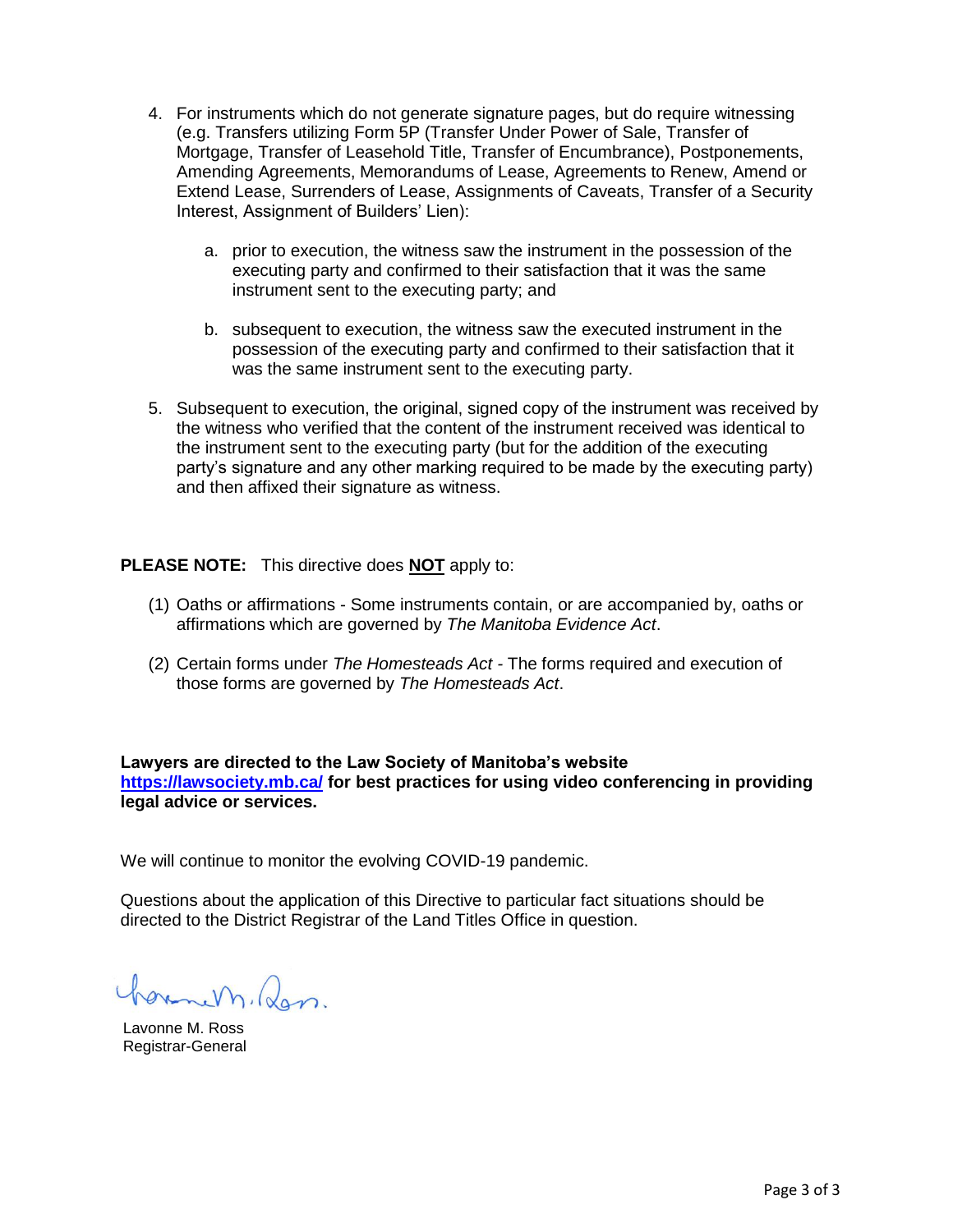

Office of the Registrar-General and a strategies of the Registrar-General and a strategies of the Registrar-General and a strategies of the Bureau du registraire général Consumer Protection Division<br>1203-155 Carlton, Winnipeg, Manitoba, Canada R3C 3H8 155, Carlton, pièce 1203 (Manitoba) Canada R3C 3H8 1203-155 Carlton, Winnipeg, Manitoba, Canada R3C 3H8 **T** 204-945-0300 **F** 204-945-4009 **Tél.** 204-945-0300 **Téléc.** 204-945-4009

### *Date : 1er avril 2020 Destinataires : Tous les clients du système de titres fonciers du Manitoba Objet : Attestation de documents par un témoin prévue par la Loi sur les biens réels durant la pandémie de COVID-19*

#### *Attestation de documents par un témoin prévue par la Loi sur les biens réels durant la pandémie de COVID-19*

### **Contexte**

En raison de la pandémie de COVID-19, les registraires de district et le Bureau du registraire général ont reçu de nombreuses demandes d'encadrement quant aux exigences relatives à l'attestation par un témoin prévue par la Loi sur les biens réels.

La présente directive de pratique est en vigueur jusqu'au 15 mai 2020; son effet pourrait être prolongé d'ici ce jour-là.

#### **Exigences prévues par la loi**

Les exigences relatives à la preuve de la passation des instruments fonciers sont énoncées à l'art. 72 de la Loi sur les biens réels. Les effets de l'attestation par un témoin sont décrits au par. 72.5(6) dans le cas des transferts et au par. 72.7(3)d) dans celui des hypothèques. Qu'il s'agisse d'un transfert ou d'une hypothèque, l'attestation par un témoin est une preuve satisfaisante de ce qui suit :

- (1) Le témoin :
	- (a) d'une part, connaît personnellement la personne qui passe l'instrument,
	- (b) d'autre part, a reçu une preuve satisfaisante de son identité;

### **et**

- (2) la personne qui passe l'instrument a reconnu ce qui suit devant le témoin :
	- (a) elle est la personne qui y est nommée et qui l'a signé,
	- (b) elle a atteint l'âge de la majorité,
	- (c) elle est autorisée à le passer.

Dans certains cas, on exige du témoin un affidavit où il atteste :

- (1) d'une part, la passation de l'instrument par le propriétaire inscrit ou par la personne qui a droit d'être inscrite comme propriétaire;
- (2) d'autre part, l'identité et l'âge du propriétaire inscrit ou de la personne qui a droit d'être inscrite comme propriétaire.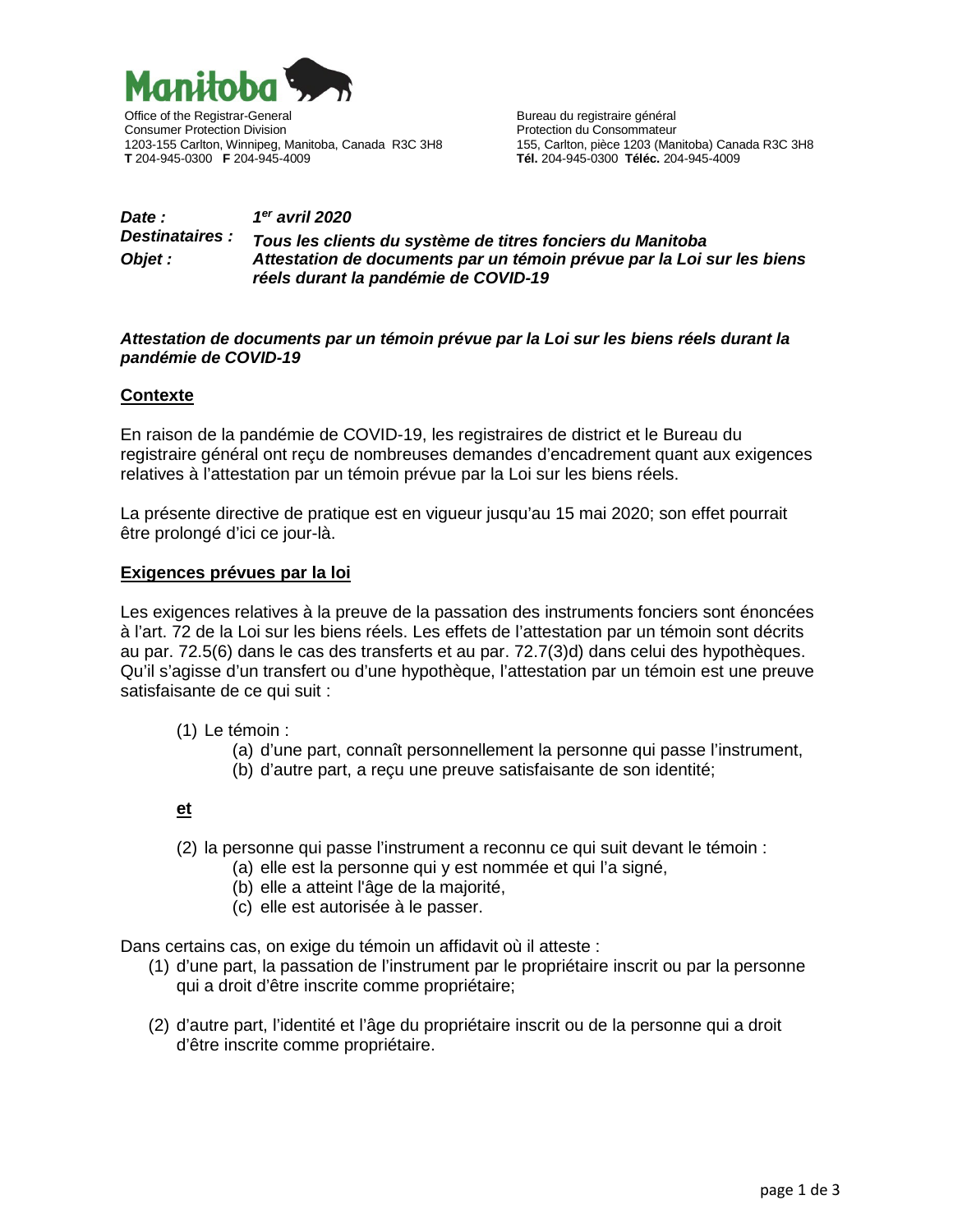## **Pratique exemplaire**

Le fonctionnement efficace du système de titres fonciers et l'intégrité du Registre des titres fonciers dépendent de la conformité des témoins à la loi. Dans tous les cas, il revient au témoin de s'assurer de façon adéquate que les exigences de la Loi ont été respectées, outre toute autre obligation professionnelle ou juridique. Pour garantir l'authenticité des inscriptions visées par la Loi sur les biens réels, la pratique exemplaire en matière d'attestation par un témoin exige toujours que la partie qui passe l'instrument le fasse en présence physique du témoin. Présentement, on peut utiliser ce mode de passation tout en respectant les exigences de distanciation sociale fixées par le médecin hygiéniste en chef du Manitoba, pourvu qu'on prenne les précautions appropriées.

### **Adaptation temporaire**

Comme mesure temporaire et conformément à l'al. 72.1c) de la Loi sur les biens réels, dans le cas où la présence physique du témoin est impossible en raison des exigences de santé publique relatives à la COVID-19, le registraire de district accepte l'instrument passé durant une séance vidéo s'il est accompagné d'une lettre signée par le témoin et satisfaisant les exigences suivantes.

Dans la lettre, le témoin doit indiquer :

- 1. comment la partie qui a passé l'instrument l'a obtenu (p. ex., courrier ordinaire, télécopieur, courriel, etc.);
- 2. pourquoi l'attestation en personne était impossible et l'attestation par vidéo était nécessaire (p. ex., auto-isolation, quarantaine, conformité à un ordre de distanciation sociale);

et il doit **certifier** ce qui suit :

- 1. il est convaincu de l'identité de la partie qui a passé l'instrument parce que :
	- a. soit il la connaît personnellement,
	- b. soit son identité lui a été prouvée de façon satisfaisante (dans ce cas, il doit préciser cette façon satisfaisante);
- 2. la signature a eu lieu en une seule séance pendant laquelle il a observé la personne pendant qu'elle signait l'instrument et a pu en tout temps la voir et l'entendre;
- 3. dans le cas d'un instrument qui génère une page de signature distincte (transfert, hypothèque et mainlevée électroniques) :
	- a. d'une part, avant la passation, il a vu l'image de contrôle et le numéro de contrôle à 32 chiffres générés par le formulaire et a constaté qu'ils correspondaient à ceux de la version du formulaire envoyée à la partie qui a passé l'instrument,
	- b. d'autre part, après la passation, il a vu l'image de contrôle et le numéro de contrôle à 32 chiffres de la page de signature signée et a constaté qu'ils correspondaient à ceux du formulaire envoyé à la partie qui a passé l'instrument;